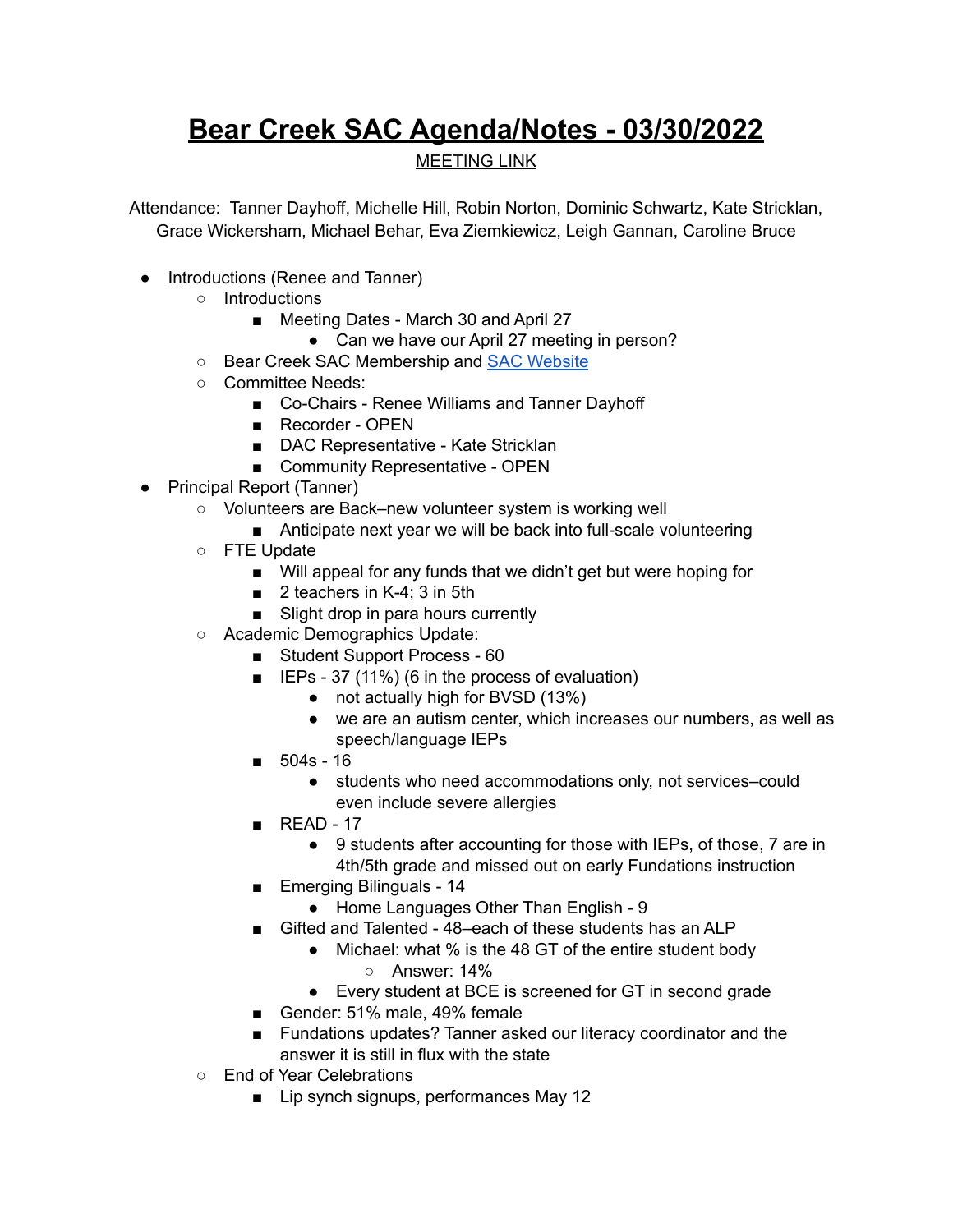- Spotlights musical performances next week
- Kindergarten graduation, May 24
- September 8–50th Celebration of BCE
- DAC Report (Kate)--see minutes
	- Agendas and minutes can be found on BVSD DAC [Website](https://www.bvsd.org/about/district-accountability-committee)
	- Recent discussions:
		- Notes from [3/1/2022](https://docs.google.com/document/d/1oXRDMpv_EkWWLWPHqLPhMmKS8v2xy58m7yaZIlL2m8o/edit?usp=sharing)
- Discussion should conferences be in-person or virtual?
	- Grace: feels online conferences are going well; lots are packed into the 15 minutes and teachers are well-prepared –could keep going without much downside
	- Michael–dying to get back in person for conferences –feels there is a big difference –feels that they got to know the teachers better in person at son's school –maybe could give parents an option
	- Dominic: doesn't mind either way –wouldn't mind an extra five minutes added to all conferences
	- Eva: fine either way, likes the flexibility that a parent can call in and both attend, even if they're not home -thinks an in-person Back to School Night would be more valuable
	- Leigh–seconds Back to School Night in person –missed getting to be physically in the classroom –hybrid option sounds good
	- Caroline–likes online option a lot; no need to worry about babysitting
	- Michelle (teacher:) interesting opportunities with this virtual option that often led to both parents being able to attend –face-to-face is special, but hard to beat the flexibility
	- Robin (teacher:) agrees with Michelle –didn't get to know parents in the past two years, which is sad –virtual conferences are very efficient –Back to School should be in-person
	- Tanner: could offer hybrid option Robin: probably tricky if we went back and forth between in-person and virtual in the same night, however
- Discussion how is the transition in morning schedules going for your family? (Earlier start? Late start Wednesdays?)
	- On Wednesdays: Offering LLL, SAC, or activities in the cafeteria starting at 7:45 am (last option is free) – is there another option that you'd like to see?
	- Caroline: initially skeptical about the change, but now they do family activities in the morning –maybe a sports option that morning?
	- Leigh: the new start time is hard for her daughter, who is not a morning person ■ Is the free childcare option well-attended? Tanner: yes!
	- Eva: Spotlights at 7:15 is tough on the family, but son chose it, so they are going with it
		- seconds an athletic option maybe on Wednesdays
	- Dominic: 2:50 seems like an early time to get out of school
		- Spotlights rehearsals are somewhat burdensome
	- Michael: not much of an impact for their family
	- Grace: comes down to predictable consistency, rolling with it
	- Tanner: feels the transition went well
		- no more tardy kids on average than before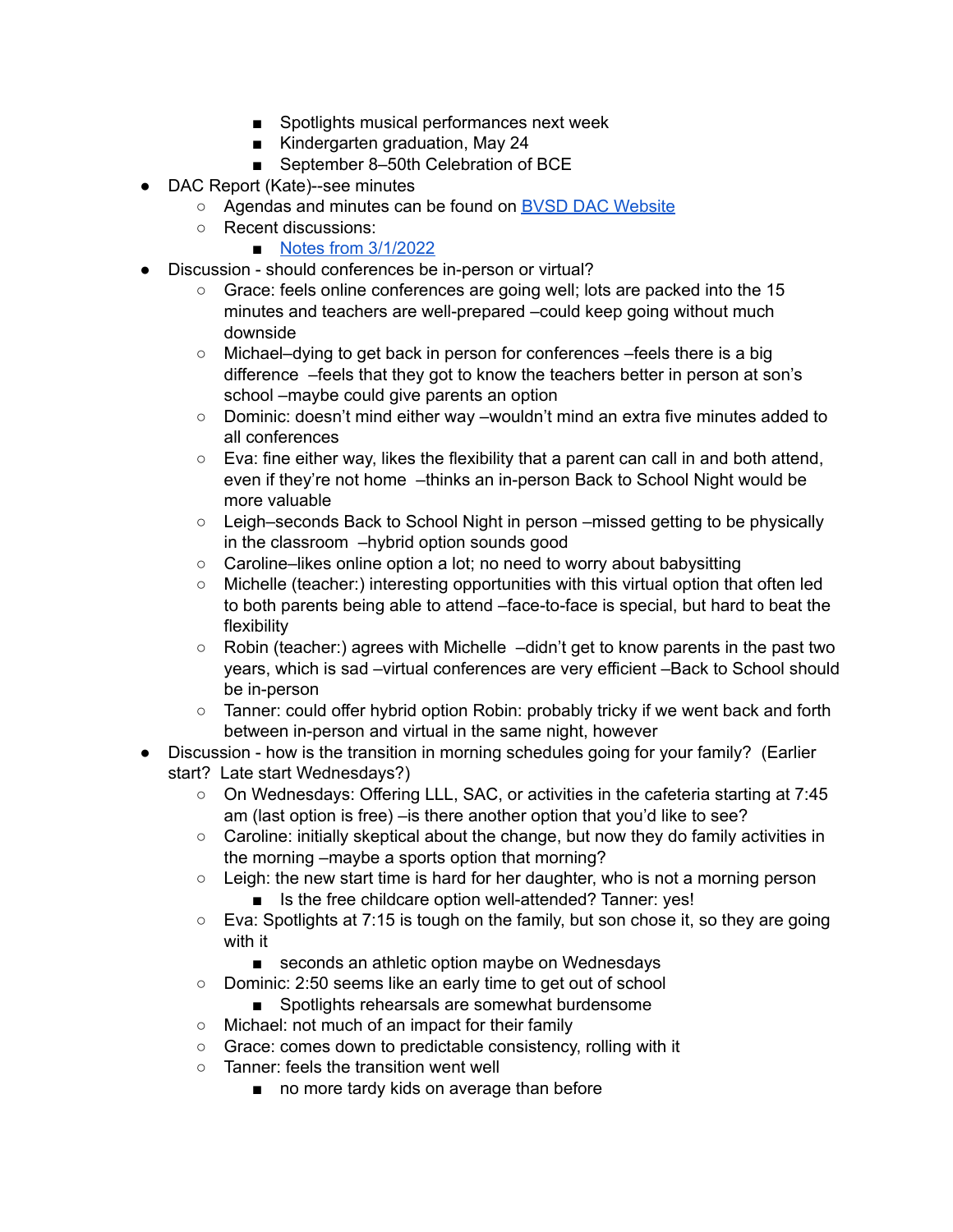- Wednesdays are surprisingly more challenging for some families to arrive on time than others
- Spotlights parents: would your student be able to participate if it was offered after school?
	- Eva: our afternoons are a time for non-school activities, so having all afternoons open throughout the year is huge
	- Caroline: enjoy the morning Spotlights rehearsals
	- Dominic: probably needs to stay in the morning
		- why do kids with no lines have to attend all the rehearsals?
	- Leigh: after school activities often start later in the day, so it could work and also be helpful to working parents

------------------------------------------------------------------------------------------------------------------------------- ----------

SAC Responsibilities: Colorado State Statute [22-11-402](http://www.lpdirect.net/casb/crs/22-11-402.html) and BVSD policies [AE](https://www.bvsd.org/about/board-of-education/policies/policy/~board/a-policies/post/ae-accountabilitycommitment-to-accomplishment) and [AE-R](https://www.bvsd.org/about/board-of-education/policies/policy/~board/a-policies/post/ae-r-accountabilitycommitment-to-accomplishment-regulation) established SAC powers and duties. SAC responsibilities include the following:

- Recommending to the principal of the school priorities for spending school moneys, including federal funds, where applicable;
- Making recommendations to the principal of the school and the superintendent concerning preparation of a school Performance or Improvement plan, if either type of plan is required;
- Meeting a least quarterly to discuss whether school leadership, personnel, and infrastructure are advancing or impeding implementation of the public school's Performance, Improvement, Priority Improvement, or Turnaround plan, whichever is applicable, and other progress pertinent to the public school's accreditation contract;
- Providing input and recommendations to the DAC and district administration, on an advisory basis, concerning principal development plans and evaluations;
- Publicizing opportunities to serve and soliciting parents to serve on the SAC
- Assisting the district in implementing at the school level the district's family engagement policy; and
- Assisting school personnel to increase family engagement with teachers, including family engagement in creating READ plans, Individual Career and Academic Plans, and plans to address habitual truancy.

- Excerpt taken from the Colorado Department of Education - District Accountability Handbook, (Fall 2018)

SAC Membership: Each school is responsible for establishing a School Accountability Committee (SAC). Colorado State Statute [22-11-401](http://www.lpdirect.net/casb/crs/22-11-401.html) and BVSD policy [\(AE-R](https://www.bvsd.org/about/board-of-education/policies/policy/~board/a-policies/post/ae-r-accountabilitycommitment-to-accomplishment-regulation)) determine membership requirements. Each SAC should consist of at least the following seven members:

- The principal of the school or the principal's designee;
- At least one teacher who provides instruction in the school;
- At least three parents of students enrolled in the school